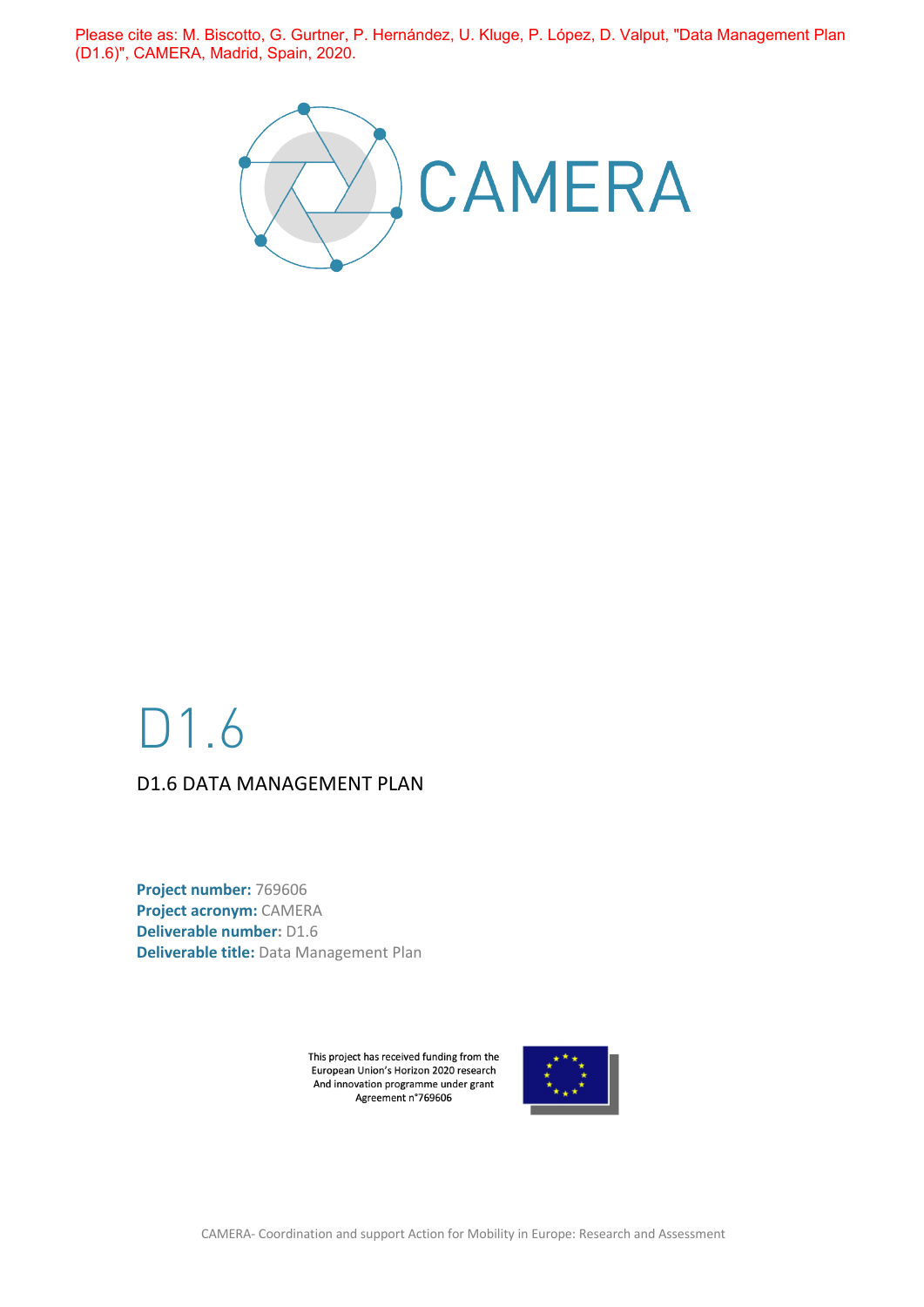

# H2020 - CAMERA

## CAMERA – COORDINATION AND SUPPORT ACTION FOR MOBILITY IN EUROPE: RESEARCH AND ASSESSMENT

#### **CAMERA Consortium:**

| $\mathbf{1}$   | innaxis                                                  | INNAXIS (INX)                   | Contact: Paula López-Catalá<br>plc@innaxis.aero           |
|----------------|----------------------------------------------------------|---------------------------------|-----------------------------------------------------------|
| $\overline{2}$ | <b>UNIVERSITY OF</b><br><b>WESTMINSTER</b> <sup>#1</sup> | University of Westminster (UoW) | Contact: Andrew Cook<br>cookaj@westminster.ac.uk          |
| 3              | <b>EUROCONTROL</b>                                       | EUROCONTROL (ECTL)              | Contact: Peter Hullah<br>peter.hullah@eurocontrol.int     |
| $\overline{4}$ | Bauhaus Luftfahrt<br>Neue Wege.                          | Bauhaus Luftfhart s. V. (BHL)   | Contact: Annika Paul<br>annika.paul@bauhaus-luftfhart.net |
| 5              | deepblue<br>$\bullet$                                    | Deep Blue srl (DBL)             | Contact: Micol Biscotto<br>micol.biscotto@dblue.it        |

Document number: D1.6

Document title: : Data Management Plan

Version: 1.0

Status: Final

Work Package: 1

Deliverable Type: Report

Delivery date: October 2020

Responsible Unit: Innaxis

Contributors: Ulrike Kluge (BHL), Gerald Gurtner (UoW), Damir Valput (INX), Paula López (INX), Pablo Hernández (INX), Micol Biscotto (DBLUE)

Dissemination Level: CO

This project has received funding from the European Union's Horizon 2020 research And innovation programme under grant<br>Agreement n°769606

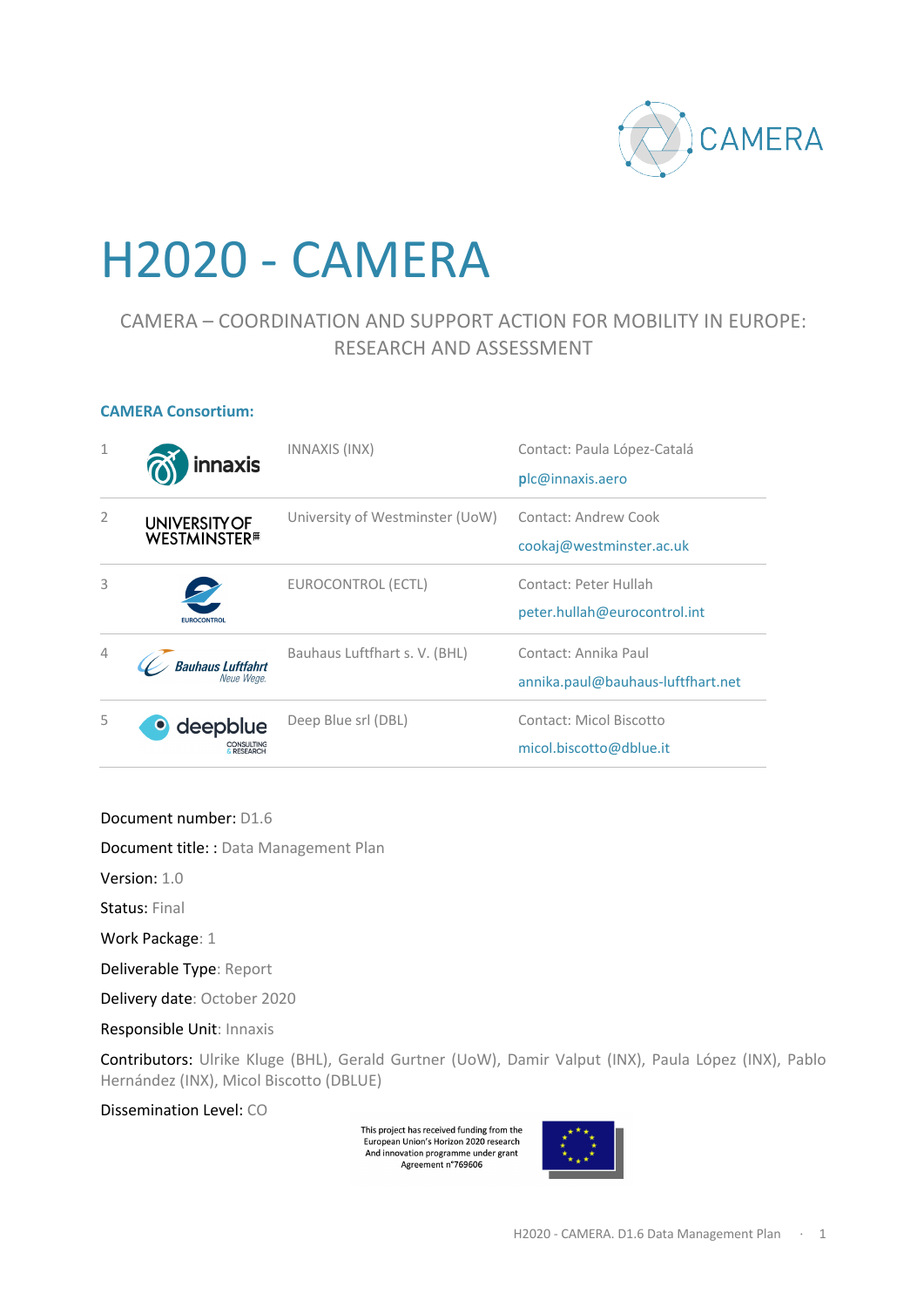

## **Table of Contents**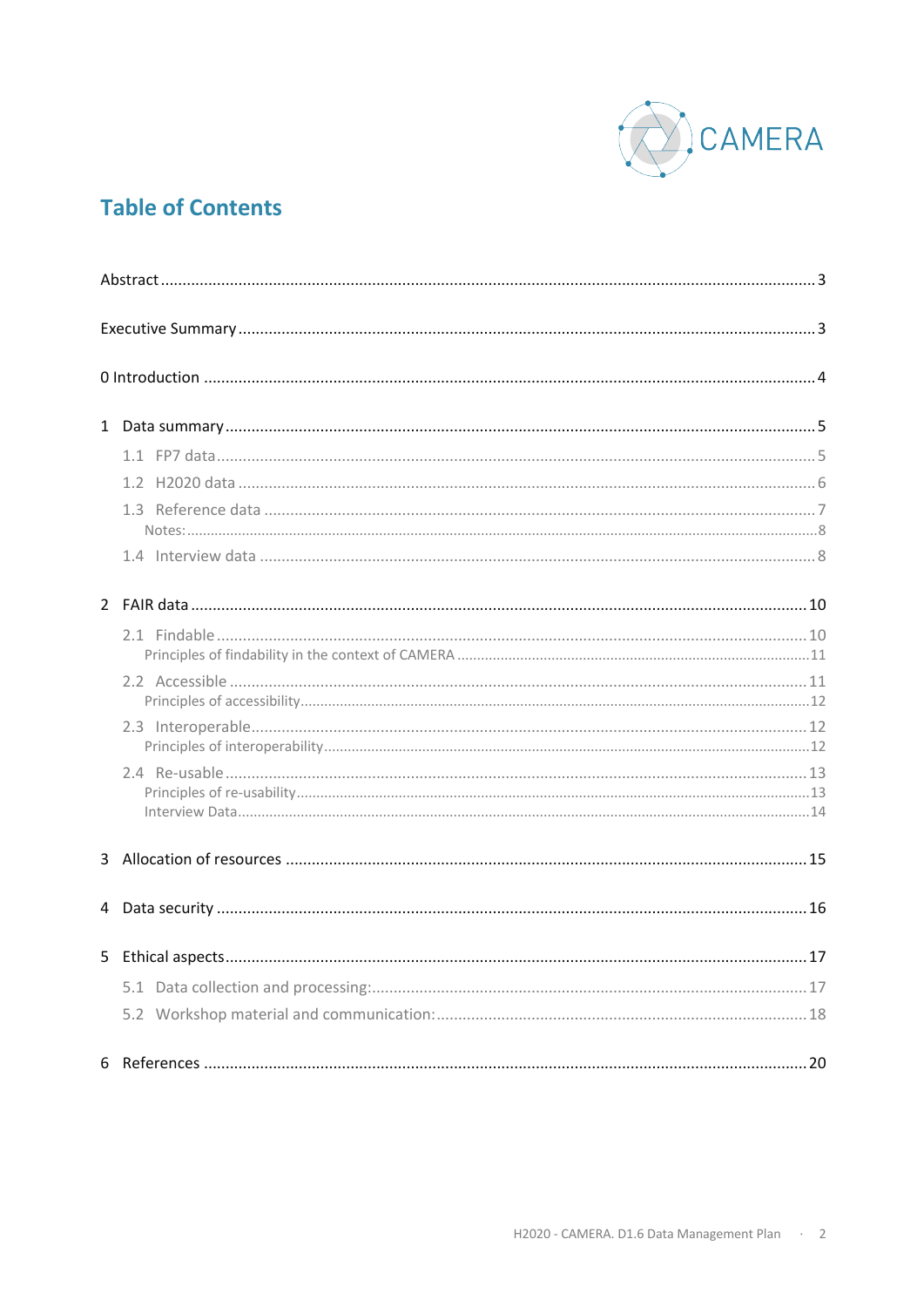

## *Abstract*

This document provides the plan for managing the data generated and collected during and after the project in compliance with the Open Data Pilot requirements. It includes a catalogue of the datasets that will be part of the projects, the management and protection procedures and the mechanisms to make the data FAIR according to the level of confidentiality of each dataset. The DMP will be continously monitored and updated to include changes in the datasets managed or adapt to new procedures if required.

## *Executive Summary*

The Data Management Plan has been designed as a living document to serve as a guidance on how to align with the Open Data Pilot requirements.

The first section identifies the datasets that are used for the scope of the project, mostly composed by CORDIS data from both FP7 and H2020 projects and, accordingly, public datasets. The project also includes data from semi-structured interviews conducted to ellaborate the performance framework. If additional datasets were included in the analysis to achieve the project objectives, the list will be updated. The objective is to ensure a complete list of datasets is maintained on a regular basis.

The second section outlines how to make the CAMERA data Findable, Accessible, Interoperable and Reusable (FAIR) considering the nature of the CAMERA datasets, together with the necessary allocation of resources to achieve the FAIR goals (section 3). As the vast majority of the data is obtained from a public repository, the procedures to make these data and its metadata FAIR, are simple but clearly described for the interested audience. These section also covers the open access to CAMERA results.

The final sections define the security and ethical issues that might be associated to the project. The security section also includes a definition of the security of the data needed based on the public (CORDIS) or private (interviews) nature of the data. The Ethics section explains how CAMERA deals with personal data protection, which is only treated for events organization but never as part of the analysis.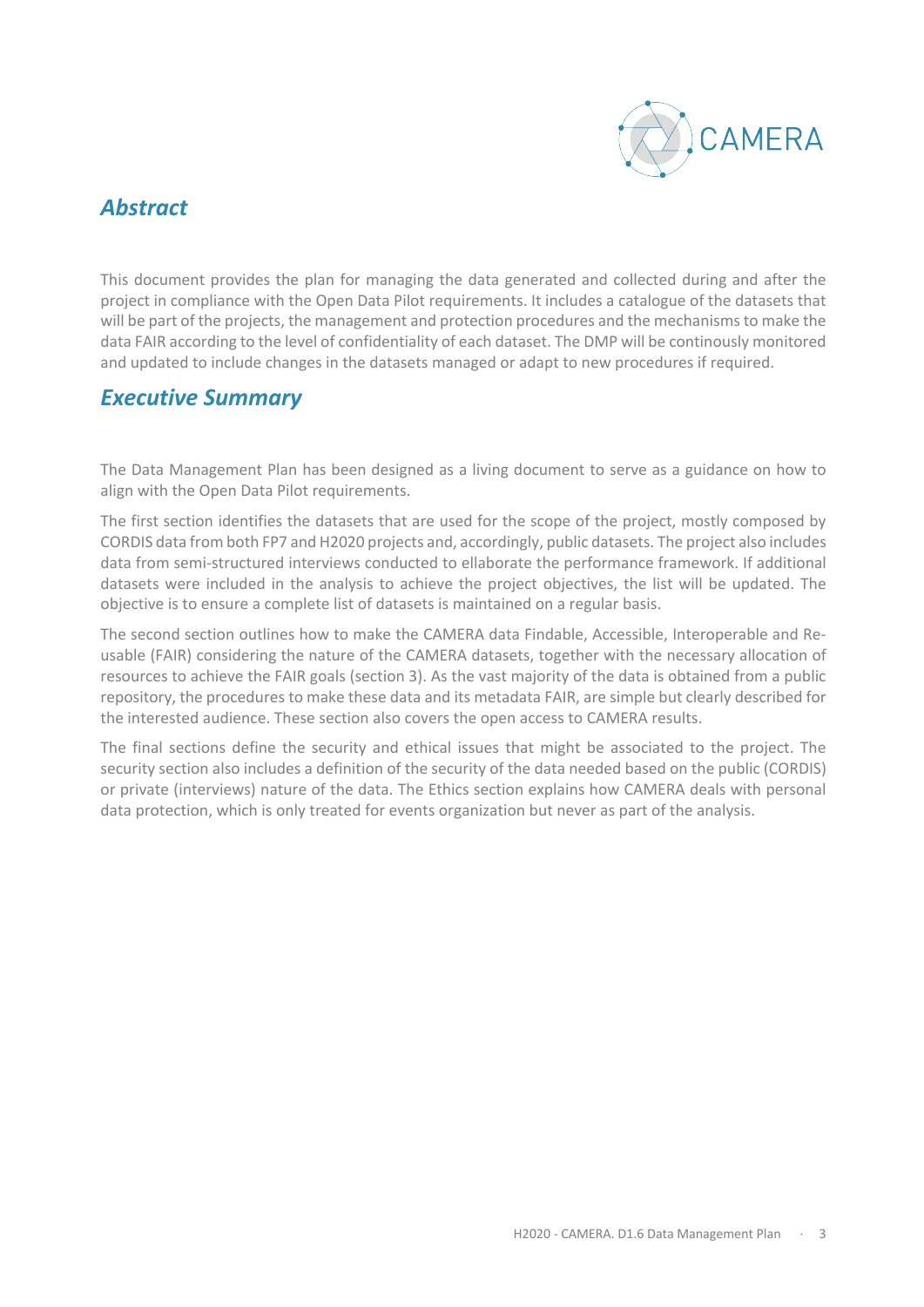

## *0 Introduction*

The current deliverable is the data management plan for the CAMERA project participating in the Open Research Data Pilot. CAMERA (Coordination and support Action for Mobility in Europe: Research and Assessment) is a Horizon 2020 Mobility Coordination and Support Action (CSA) to assess and report on the status of air transport mobility research and innovation in Europe and the ability of this research to accomplish the above-mentioned mobility goals.

CAMERA will quantitatively and qualitatively evaluate the research activities undertaken on air mobility over the last decade, identify the current and future gaps and innovation bottlenecks in the context of the mobility goals, and formulate appropriate recommendations. The findings and results of CAMERA will mainly support the European Commission and ACARE Working Group 1 ("Meeting Social & Market Needs"). In order to fulfill its goals, CAMERA will handle and analysze a variety of public and private data that will be managed according to its level of confidentiality. CAMERA aims at sharing with the whole community the research data collected and generated during the project always and unless otherwise required by the confidentiality conditions of some of the datasets.

Data Management Plans (DMPs) are a key element of good data management. The DMP describes the data management life cycle for all datasets considered under the framework of the CAMERA projects. The data management procedures cover data collection, storage, preparation, processing and visualization, when applicable. The data processes and FAIR principles described in this deliverable will drive the data usage at all these stages including beyond project duration. As part of making research data findable, accessible, interoperable and re-usable (FAIR), this DMP includes information on:

- the handling of research data during and after the end of the project
- what data will be collected, processed and/or generated
- which methodology and standards will be applied
- whether data will be shared/made open access, and
- how data will be curated and preserved (including after the end of the project).

The current deliverable will be updated is necessary and appropriate to adapt to potentially changing needs during the project.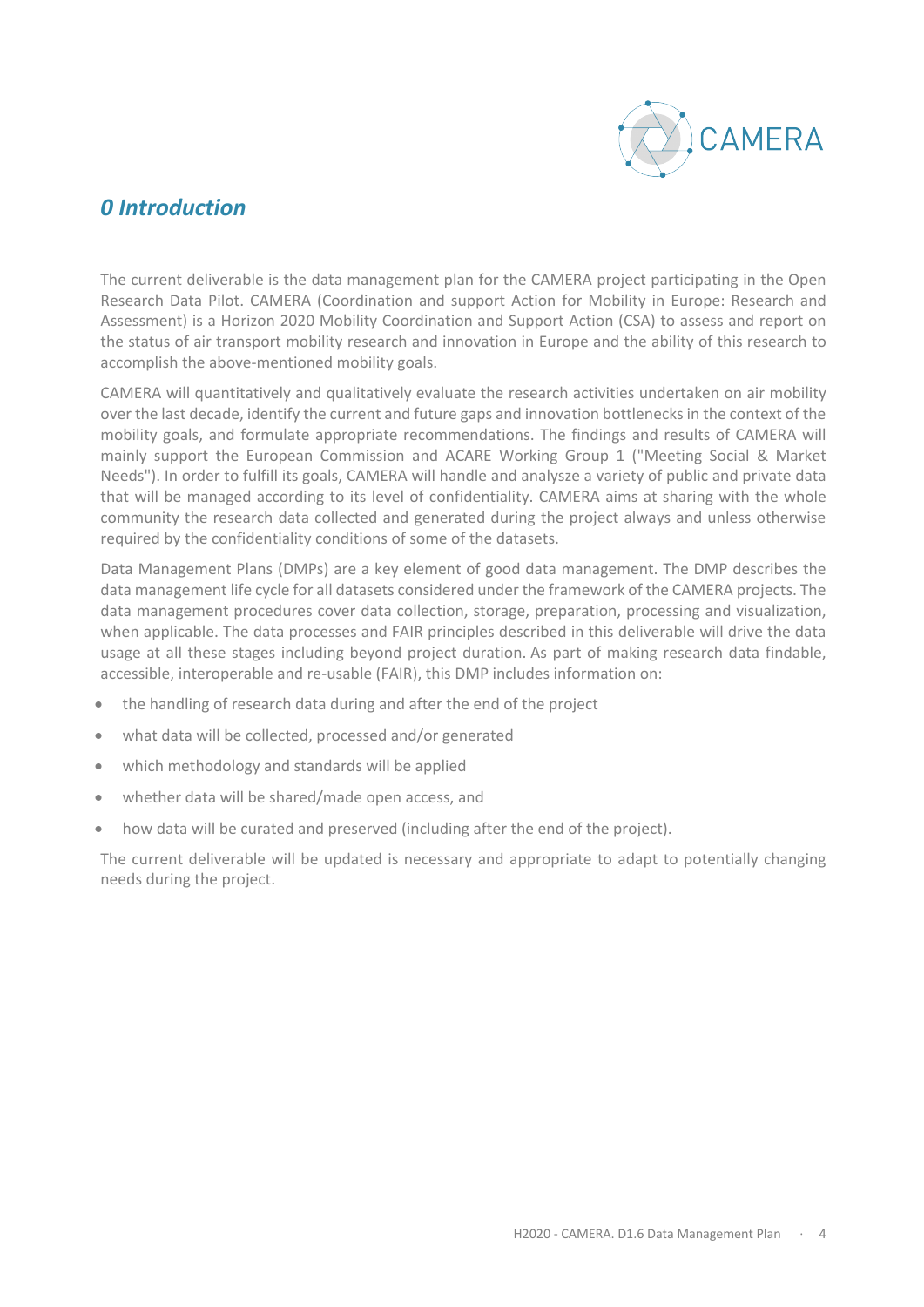

## *1 Data summary*

The data used for the macro-level assessment of mobility research in CAMERA is acquired from the EU Open Data Portal (EU OpenData) and pertains to the CORDIS repository. Specifically, since the focus of CAMERA is on the status of the mobility research and research initiatives performed in a bit over the last decade under FP7 and H2020 frameworks, we downloaded publicly available free data from the following two repositories:

- 1. CORDIS EU research projects under Horizon 2020 (2014 2020) (CORDIS H2020);
- 2. CORDIS EU research projects under FP7 (2007 2013) (CORDIS FP7).

The datasets in those two repositories contain the information on the projects funded by the European Union under the seventh framework programme for research and technological development (FP7, 2007 - 2013), i.e. under the Horizon 2020 framework programme for research and innovation (H2020, 2014 - 2020). In addition to those two repository, we rely on the reference data contained in the auxiliary repository "CORDIS reference data" (CORDIS ref) which contains information on the reference lists to which CORDIS data links (e.g. FP7 or H2020 programmes or subprogrammes, topic keywords, participating countries, etc.).

## *1.1 FP7 data*

The list of tables contained in this dataset that covers the projects funded under the framework programme FP7 is:

- **fp7projects** Contains the public grant information for each project, including the following information: Record Control Number (RCN), project ID (grant agreement number), project acronym, project status, funding programme, topic, project title, project start date, project end date, project objective, project total cost, EC max contribution (commitment), call ID, funding scheme (type of action), coordinator, coordinator country, participants, participant countries.
- **fp7organisations** This table lists the participating organisations, covering data fields such as: project Record Control Number (RCN), project ID, project acronym, organisation role, organisation ID, organisation name, organisation short name, organisation type, participation ended (true/false), EC contribution, organisation country.
- **fp7reports** Covers periodic or final report summaries (or publishable summaries) from the projects; this has been included since October 2018.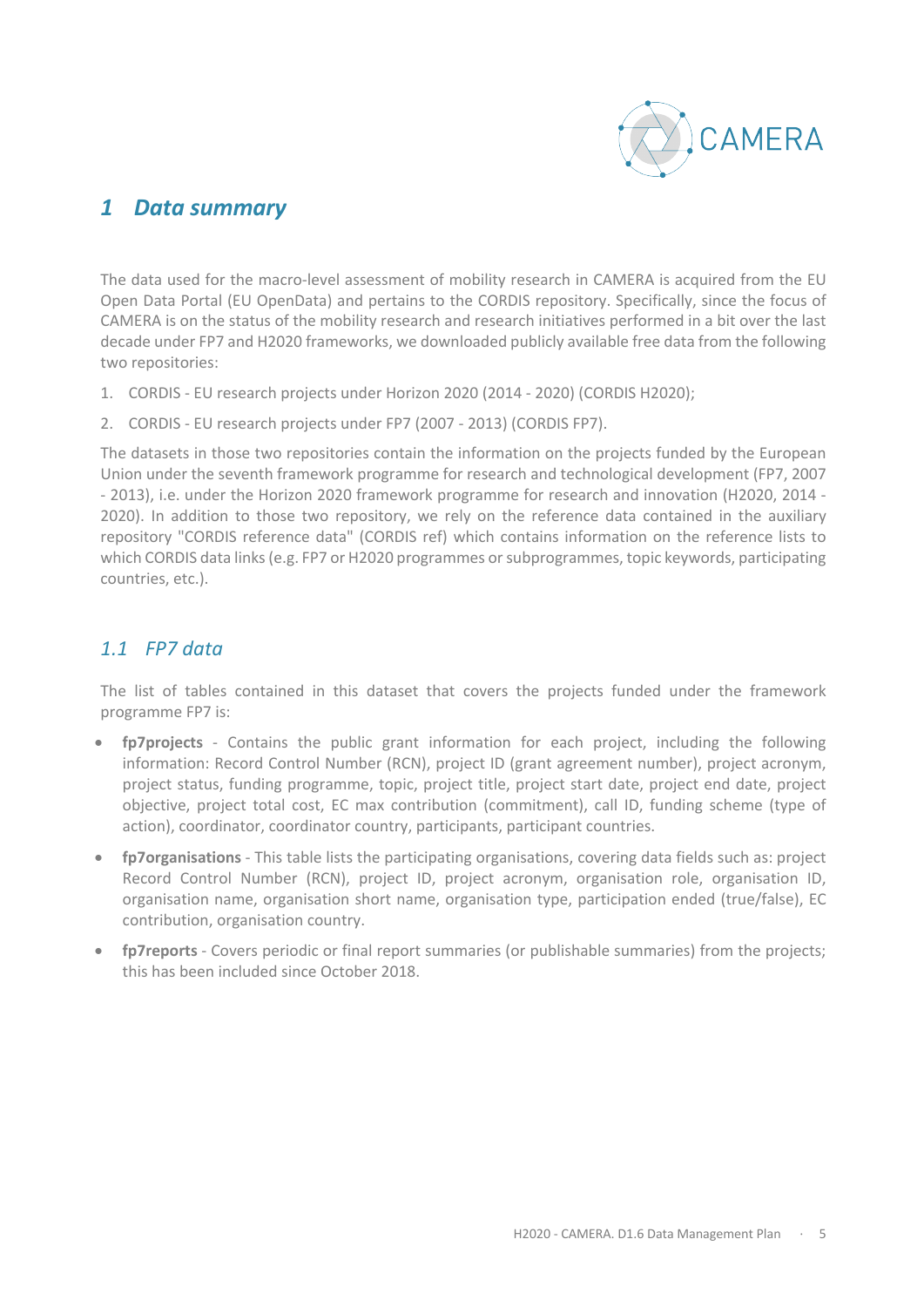

| <b>ID</b>      | <b>Dataset</b>   | <b>Detail</b>                                                                                 | <b>Confidentiality</b><br><b>Level</b> | <b>Role in CAMERA</b>           | Volume*            |
|----------------|------------------|-----------------------------------------------------------------------------------------------|----------------------------------------|---------------------------------|--------------------|
| A1             | fp7projects      | Contains the public grant information for<br>each project.                                    | PU                                     | macro-modelling<br>and analysis | 25,778<br>entries  |
| A <sub>2</sub> | fp7organisations | Lists the participating organisations and<br>their information.                               | PU                                     | macro-modelling<br>and analysis | 144,113<br>entries |
| A3             | fp7reports       | Covers periodic or final report<br>summaries (or publishable summaries)<br>from the projects. | PU                                     | macro-modelling<br>and analysis | 22,201<br>entries  |

The Table 1.1. gives the overview of the main characteristic of this data source.

*Table 1.1: Datasets covering FP7 research initiatives and their main characteristics*

## *1.2 H2020 data*

The list of tables contained in this dataset that covers the projects funded under the framework programme H2020 is:

- **h2020projects** Contains the public grant information for each project, including the following information: Record Control Number (RCN), project ID (grant agreement number), project acronym, project status, funding programme, topic, project title, project start date, project end date, project objective, project total cost, EC max contribution (commitment), call ID, funding scheme (type of action), coordinator, coordinator country, participants, and participant countries.
- **h2020organisations** This table lists the participating organisations, covering data fields such as: project Record Control Number (RCN), project ID, project acronym, organisation role, organisation ID, organisation name, organisation short name, organisation type, participation ended (true/false), EC contribution, organisation country.
- **h2020reports** Covers periodic or final report summaries (or publishable summaries) from the projects; this has been included since September 2018.
- **h2020projectDeliverables** List of deliverables from the projects, included since May 2019.
- **h2020projectPublications** List of publications from the projects, included since May 2019.
- **h2020-erc-pi** List of personal investigators (PIs) involved in the H2020-funded projects. In CAMERA this dataset was extracted in November 2018.
- **h2020-msca-fellows** List of MSCA fellows involved in the H2020-funded projects. In CAMERA this dataset was extracted in November 2018.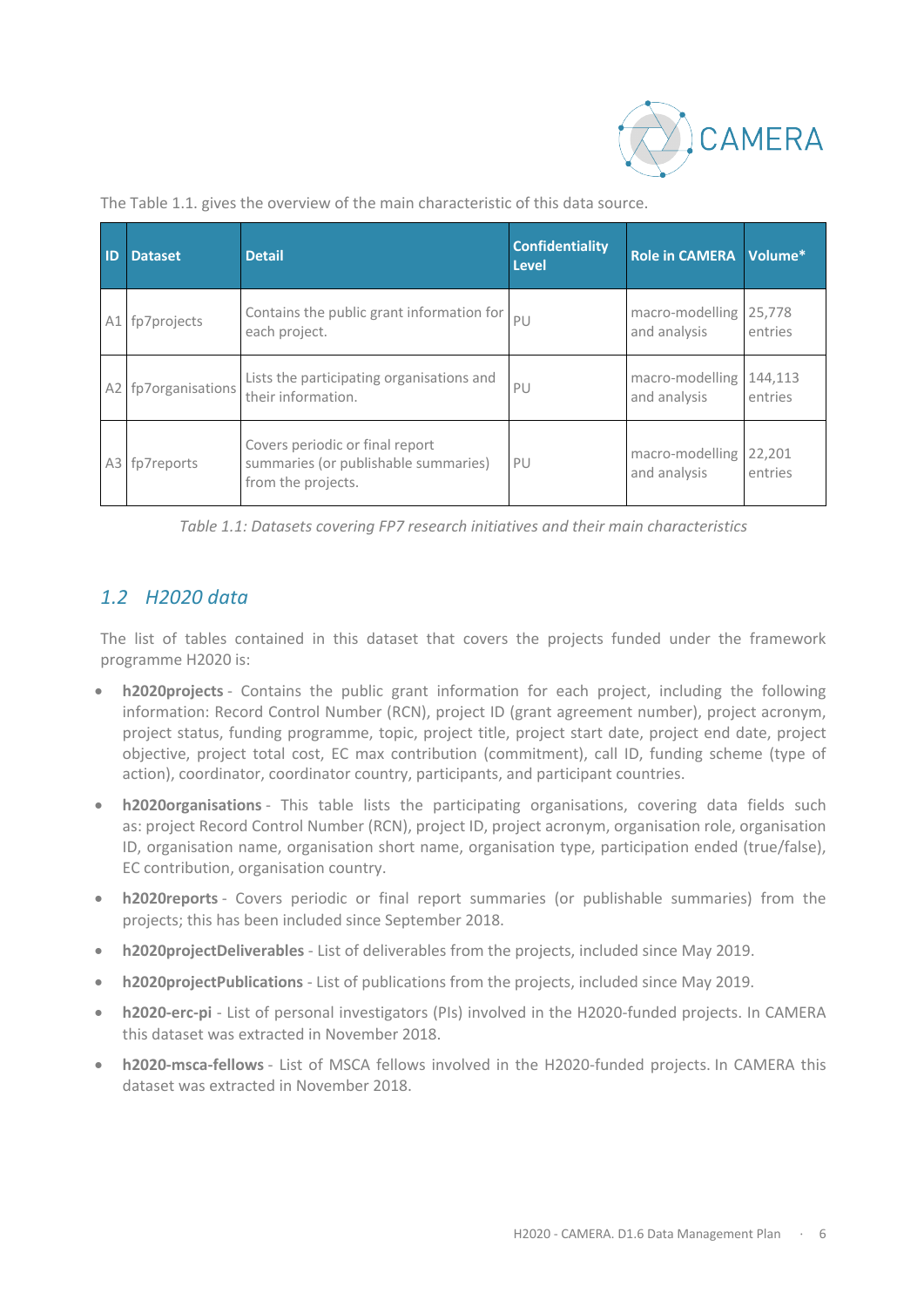

Table 1.2 gives the overview of the main characteristic of this data source.

| <b>ID Dataset</b>     | <b>Detail</b>                                                                                 | <b>Confidentiality</b><br><b>Level</b> | <b>Role in</b><br><b>CAMERA</b>     | Volume*            |
|-----------------------|-----------------------------------------------------------------------------------------------|----------------------------------------|-------------------------------------|--------------------|
| B1 h2020projects      | Contains the public grant information<br>for each project.                                    | PU                                     | macro-<br>modelling and<br>analysis | 25,531<br>entries  |
| B2 h2020organisations | Lists the participating organisations<br>and their information.                               | P                                      | macro-<br>modelling and<br>analysis | 131,151<br>entries |
| B3 h2020reports       | Covers periodic or final report<br>summaries (or publishable<br>summaries) from the projects. | PU                                     | macro-<br>modelling and<br>analysis | 13,151<br>entries  |
|                       | B4 h2020projectDeliverables List of deliverables from the projects.                           | PU                                     | macro-<br>modelling and<br>analysis | 70,269<br>entries  |
|                       | B5 h2020projectPublications List of publications from the projects.                           | PU                                     | macro-<br>modelling and<br>analysis | 113,341<br>entries |
| B6 h2020-erc-pi       | List of personal investigators (PIs).                                                         | PU                                     | macro-<br>modelling and<br>analysis | 5,128<br>entries   |
| B7 h2020-msca-fellows | List of MSCA fellows.                                                                         | PU                                     | macro-<br>modelling and<br>analysis | 4,567<br>entries   |

*Table 1.2. Datasets covering H2020 research initiatives and their main characteristics*

## *1.3 Reference data*

CORDIS reference data include auxiliary information which can be very useful to further describe the datasets covered in 1.2 and 1.1. Some of the fields included in this dataset include programmes topics, funding schemes (types of action), organisation types and countries.

The list of tables contained in the reference data source is:

- cordisref-countries
- cordisref-FP7programmes
- cordisref-H2020programmes
- cordisref-H2020topics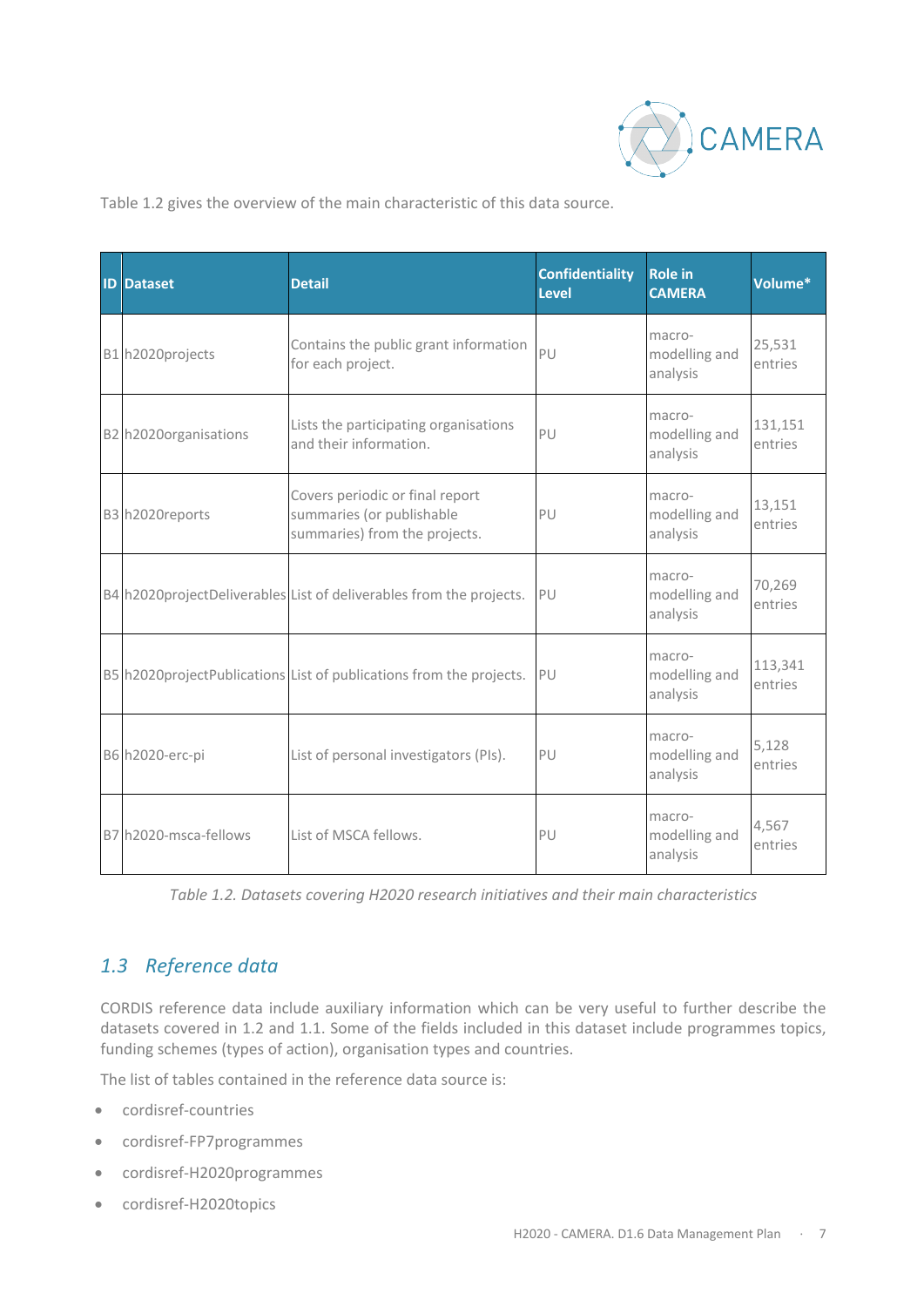

- cordisref-organizationActivityType
- cordisref-projectFundingSchemeCategory
- cordisref-sicCode

Table 1.3 gives the overview of the main characteristic of this data source.

| <b>ID Dataset</b>                                         | <b>Detail</b>                                                                                            | <b>Confidentiality</b><br><b>Level</b> | <b>Role in</b><br><b>CAMERA</b> | Volume*          |
|-----------------------------------------------------------|----------------------------------------------------------------------------------------------------------|----------------------------------------|---------------------------------|------------------|
| C1 cordisref-countries                                    | Country information.                                                                                     | PU                                     | support in<br>analytics         | 1,503<br>entries |
| C2 cordisref-FP7programmes                                | Information on FP7 programmes:<br>titles and codes.                                                      | PU                                     | support in<br>analytics         | 6,233<br>entries |
| C3 cordisref-H2020programmes                              | Information on H2020<br>programmes: titles and codes.                                                    | PU                                     | support in<br>analytics         | 909<br>entries   |
| C4 cordisref-H2020topics                                  | List of topic codes that appear in<br>the H2020 projects database.                                       | PU                                     | support in<br>analytics         | 3,786<br>entries |
| C5 cordisref-organizationActivityType                     | List of organisation types by their<br>code.                                                             | PU                                     | support in<br>analytics         | 5 entries        |
| C <sub>6</sub> cordisref-<br>projectFundingSchemeCategory | Information on the field "funding<br>scheme", contained in some tables PU<br>in FP7 and H2020 database.  |                                        | support in<br>analytics         | 187<br>entries   |
| C7 cordisref-sicCode                                      | Additional information on the field<br>"subject", contained in some<br>tables in FP7 and H2020 database. | PU                                     | support in<br>analytics         | 426<br>entries   |

*Table 1.3. Reference datasets from the CORDIS database used in CAMERA*

#### Notes:

*\*These datasets are being updated on continuous bases. Their characteristics as described in the tables above date correspond to the datasets updated on May 2020 and used in CAMERA as such, and they may vary as the database at the EU Open Data Portal evolves.*

## *1.4 Interview data*

In 2018, 17 semi-structured expert interviews were conducted for supporting the development of the CAMERA Performance Framework (published in D2.1). We interviewed experts mostly from the industry side, covering all companies along the transport value chain, such as airlines, airports, public transport providers, but also mobility experts. The interview findings aimed to provide a practical, real-world view on current and future mobility challenges, which were integrated into the development of the Performance Framework and respective KPAs and KPIs. All interviews followed a pre-defined interview guideline. After consent by the interviewee, the interviews were recorded and transcribed by Bauhaus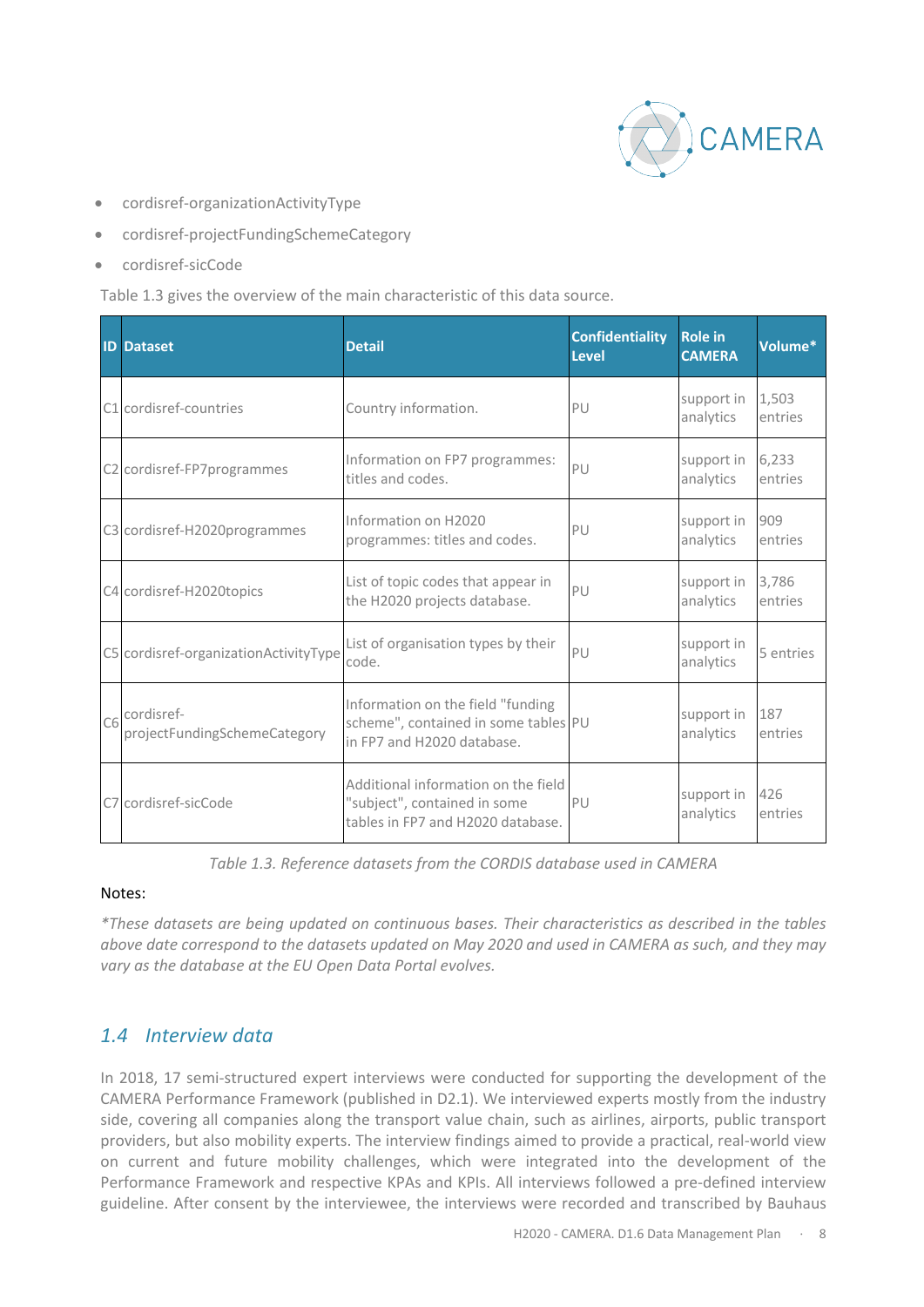



Luftfahrt. Within conducting the interviews, we generated a) audio data of the interviews, b) textual data of the interview transcripts.

*Figure.1.1: Overview of interviewed experts and distribution of sample size for the CAMERA project (N=17).*

|                | <b>ID</b> Dataset                 | <b>Detail</b>                                                                                                                                           | <b>Confidentiality</b><br><b>Level</b> | <b>Role in</b><br><b>CAMERA</b>    | Volume*          |
|----------------|-----------------------------------|---------------------------------------------------------------------------------------------------------------------------------------------------------|----------------------------------------|------------------------------------|------------------|
| D1             | <b>CAMERA Overview</b><br>Experts | Information on all contacted experts, status<br>of feedback, interviewee, job position,<br>contact details, data of conducted interview                 | R                                      | support in<br>interview<br>process | 60 entries       |
| D <sub>2</sub> | Overviewsample<br>size            | Anonymized and aggregated distribution of<br>interviewed sample size per mode (access<br>& egress mode, mobility expert, airline,<br>airport, supplier) | PU                                     | support<br>deliverables            | 1 pie chart      |
| D <sub>3</sub> | Interview audio<br>data           | Interview audio data in mp-3                                                                                                                            | R                                      | support in<br>analytics            | 21 audio<br>data |
| D4             | Interview<br>transcript           | Interview transcripts in word                                                                                                                           | R                                      | support in<br>analytics            | 17<br>documents  |

Table 1.4.gives the overview of the main characteristic of this data source.

*Table 1.4*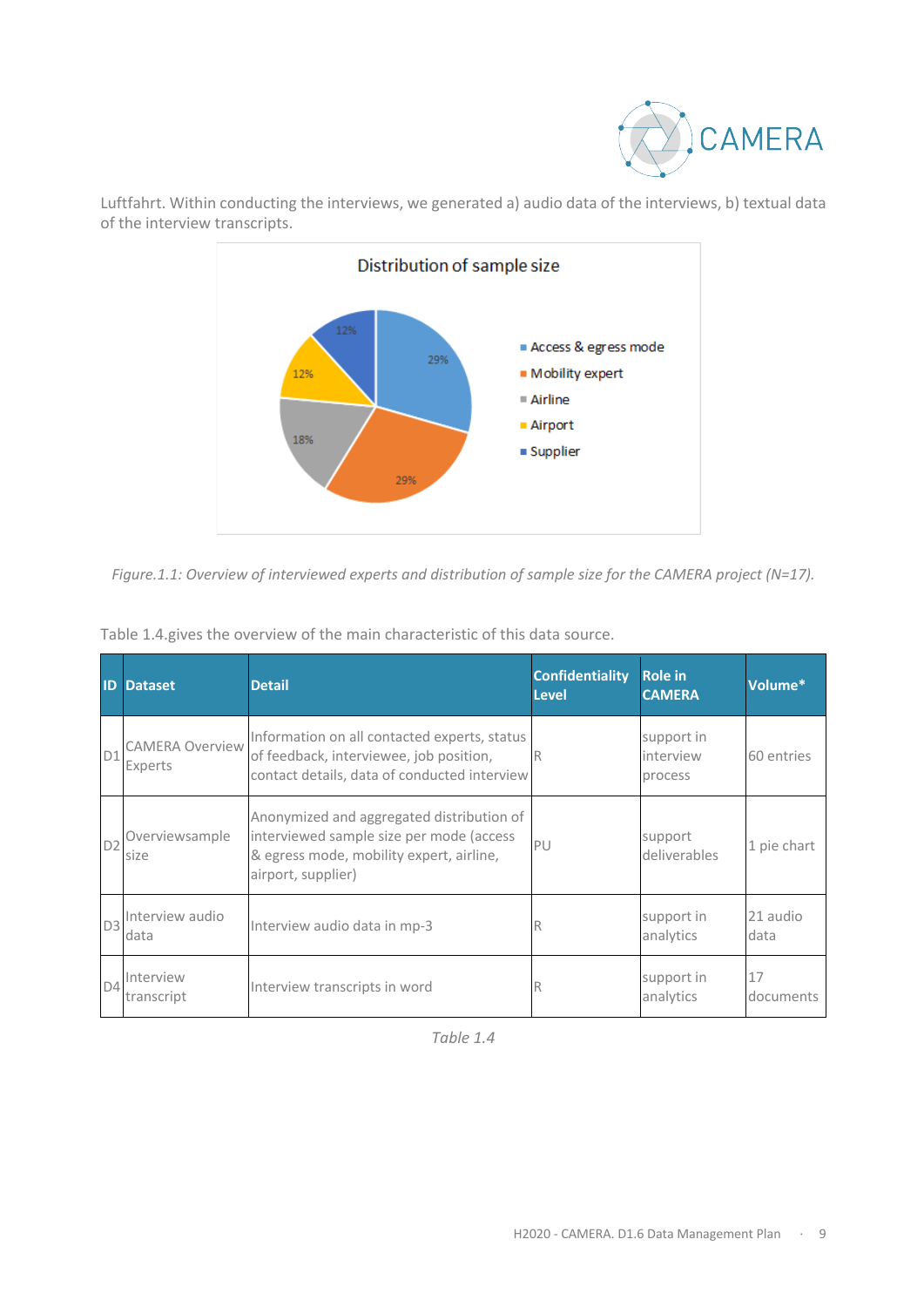

## *2 FAIR data*

The FAIR Data Principles are a set of guiding principles in order to make data findable, accessible, interoperable and reusable (Wilkinson et al.). These principles provide guidance for scientific data management in research projects. They directly address data owners/producers and data publishers to promote maximum use of research data. The FAIR principles strengthen the development of infrastructures and services that enable a systemic change of science practices to Open Science. They also emphasize the capacity of machines (with none or minimal human intervention) to find, access, interoperate, and reuse data.

Following the European Commission's Open Research Data Pilot, CAMERA commits to adhere to FAIR principles in order to ensure that all the data used in the project and produced as a results of research performed in CAMERA is soundly managed and shared. For research data to be FAIR, the following principles need to be adhered to:

- FINDABLE = Data and their supplementary materials have sufficiently rich metadata and unique and persistent identifier.
- ACCESSIBLE = Metadata and data are understandable to humans and machines. Data is deposited in a trusted repository.
- INTEROPERABLE = Metadata use a formal, accessible, shared and broadly applicable language for knowledge representation.
- REUSABLE = Data and collections have a clear usage licenses and provide accurate information on provenance.

In the following four sections of this DMP, the data used in CAMERA are analysed against the four principles of the FAIR Data Framework.

## *2.1 Findable*

In order for data used in and produce by a research project to be re-usable, the first step is to make them easy to find. This refers both to metadata and data, and the data should be relatively easily findable for both humans and machines. For example, machine-readable metadata are essential for automatic discovery of datasets and services.

CAMERA is relying on the data contained on the European Union Open Data Portal (EU ODP) for the macro-analysis of the research initiatives under FP7 and H2020. Concretely, the datasets are obtained from the CORDIS repository of the EU ODP and can be found at the following URIs:

- EU Research Projects under FP7 (2007 2013): https://data.europa.eu/euodp/data/dataset/cordisfp7projects
- EU Research Projects under H2020 (2014 2020): https://data.europa.eu/euodp/data/dataset/cordisH2020projects
- CORDIS Reference data: https://data.europa.eu/euodp/data/dataset/cordisref-data

EU ODP provides access to open data published by EU institutions and bodies. All the data that can be found via this catalogue are free to use and reuse for commercial or non-commercial purposes.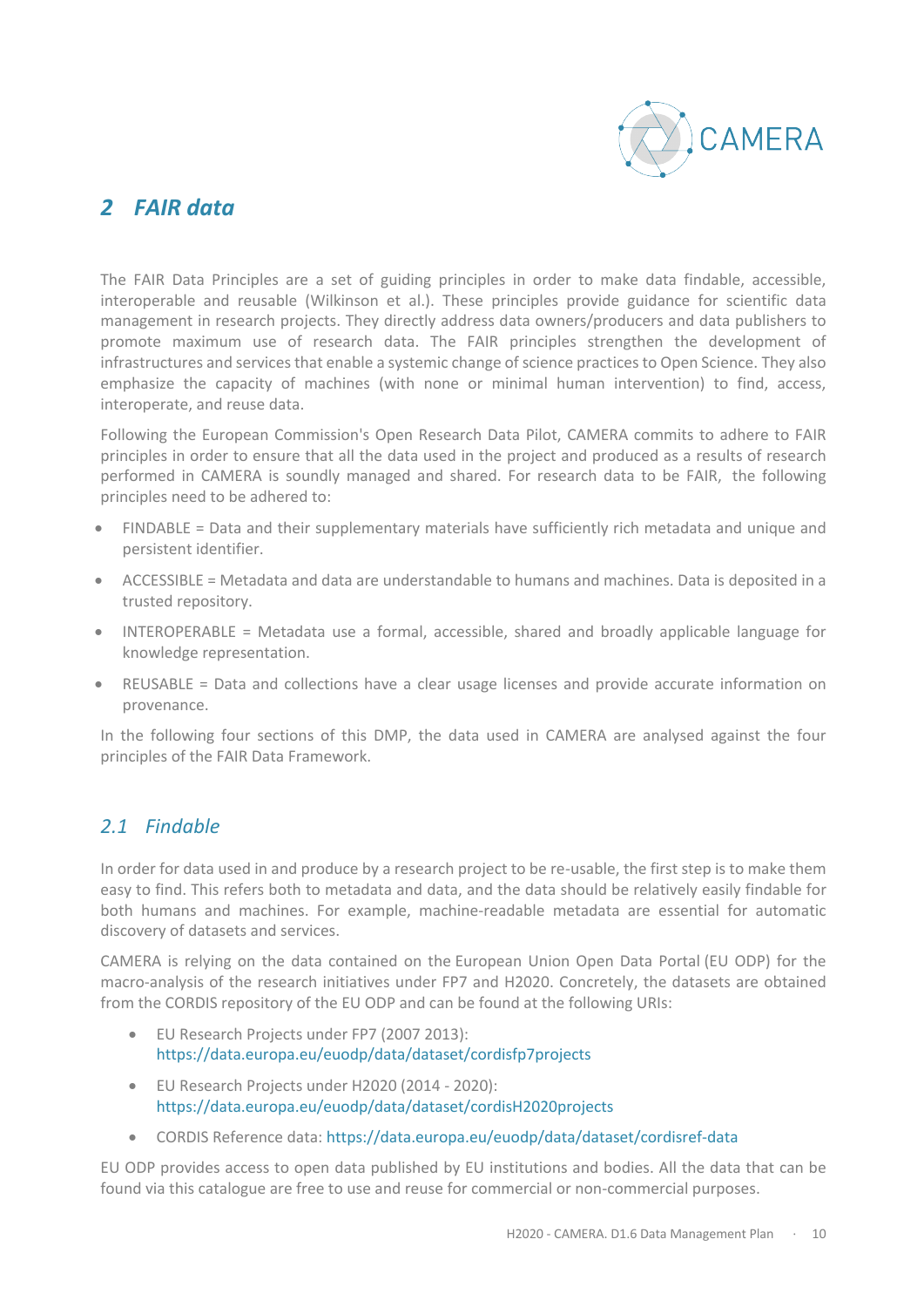

#### *Principles of findability in the context of CAMERA*

#### F1. (Meta)data are assigned a globally unique and persistent identifier

The data used in CAMERA's macro-analysis can be easily found in the FP7 and H2020 data catalogues by following the Uniform Resource Identifiers (URIs) provided above. A URI is a string of characters that unambiguously identifies a particular resource by following a predefined set of syntax rules, and due to that an interested user can unequivocally locate the datasets we rely on in CAMERA.

Moreover, each research project in the database of FP7 and H2020 research projects is assigned a unique and persistent (across the whole database) code (RCN) which enables unambiguous localisation and identification of each of the research projects analysed in CAMERA. Those unique project codes are kept throughout CAMERA's deliverables, and specifically, annual Mobility Reports in which we present the results of our analysis; and thus the results can easily be traced back to each data entry (research initiative analysed) in the original database in the EU Open Data Portal.

#### F2. Data are described with rich metadata (defined by R1)

The datasets are succinctly described on the CORDIS database at the EU Open Data Portal where they are contained, and additional metadata is available in the CORDIS Reference dataset. The reference data describe parameters from the first two datasets such as H2020 and FP7 programmes and topic codes, subprogrammes, organisations participating in analysed project activities by their type and activity the perform, etc.

Any results of CAMERA that are going to be made freely and openly available in a digital form are going to be accompanied by rich metadata that is going to instruct the user how to find, access and use the data presented.

#### F3. Metadata clearly and explicitly include the identifier of the data they describe

The metadata and the dataset they describe are contained in separate and easily findable files. The association between a metadata file and the dataset is made explicit through the usage of common identifiers in the metadata (reference data) and data of interest for the analysis.

CAMERA team will apply the same methodology for describing data produced as a project result.

#### F4. (Meta)data are registered or indexed in a searchable resource

The datasets contained in the CORDIS database can be found using the search engine provided by the EU Open Data Portal (EU OpenData).

## *2.2 Accessible*

Once a user finds the data they want, they need to know how the data can be accessed. All the data used in CAMERA to perform the macro analysis of the status of the mobility research in Europe is openly available by the default and can be accessed at the EU Open Data Portal. Moreover, the database at the EU ODP is updated on regular (monthly) bases. Since the data from the EU ODP can be freely used in all commercial and non-commercial purposes, all the datasets used for the macro-analysis in CAMERA can be shared without any legal or contractual restrictions.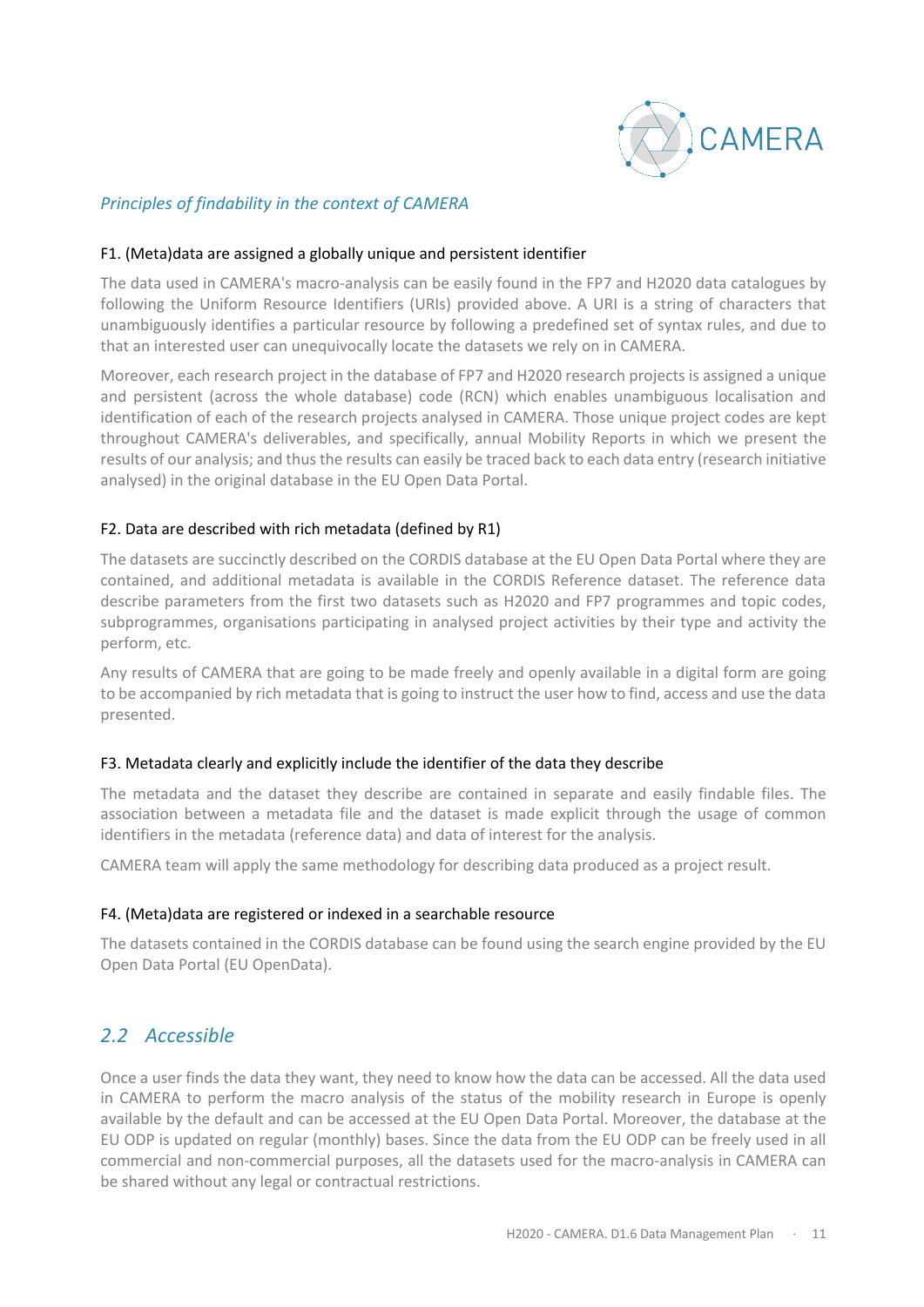

#### *Principles of accessibility*

#### A1. (Meta)data are retrievable by their identifier using a standardised communications protocol.

The data and metadata from the CORDIS database is accessible through the EU Open Data Portal using one of the two programming interfaces (APIs) to search for datasets: a REST API and a SPARQL endpoint. All of the portal core functionalities are available through the application programming interface (API), which encompasses most of what you can do with the web interface. The information retrieved can then be used by an external code to transform, update or reference and provide new input for further calls to the API. The protocol is open, free, and universally implementable.

Another way to access the EU ODP is the machine-readable SPARQL endpoint, which allows queries on the RDF (Resource Description Framework) descriptions of datasets.

For more information, go to https://data.europa.eu/euodp/en/developerscorner.

#### A2. Metadata are accessible, even when the data are no longer available

N/A

#### *2.3 Interoperable*

Interoperability concerns the needs of and approach to integrating data with other data. Moreover, it concerns the needs of data to be fed into or used in applications, storages or in some type of processing. As well as humans should be able to exchange and interpret each other's data, computers should be able to do the same: read the data without the need for specialised or ad hoc algorithms, translators, or mappings. Interoperability understands that different computer system (at least) have knowledge of the other system's data exchange formats. For this to be realisable, the use of commonly used controlled vocabularies and ontologies, as well as good data models is needed.

#### *Principles of interoperability*

#### I1. (Meta)data use a formal, accessible, shared, and broadly applicable language for knowledge representation.

The data used in CAMERA is available in either a common textual (.txt) format or tabular format (.csv or .xlsc file format). All those formats are standard file formats that can be read by almost any machine and/or operating system today. Textual (.txt) format is mostly used for metadata, and thus can be easily open and read by humans as .txt files are readable and contain plain text.

CSV files contain "comma-separated values"; i.e. it is essentially a delimited text file that uses a comma to separate values. XLSX files are standard Microsoft Excel Open XML Spreadsheet files and can be easily manipulated by programmes such as Microsoft Excel or OpenOffice Calc (freely available, open source). As both file formats are textual, they can be easily readable by a number of software tools and read and expected by humans. Moreover, both CSV and XLSX files can be read and manipulated by a number of Python libraries, such as for example Pandas library for the programming language Python which specialises in reading tabular data from such files.

The results obtained in CAMERA are going to be saved and distributed in the same, widely accepted and used file formats.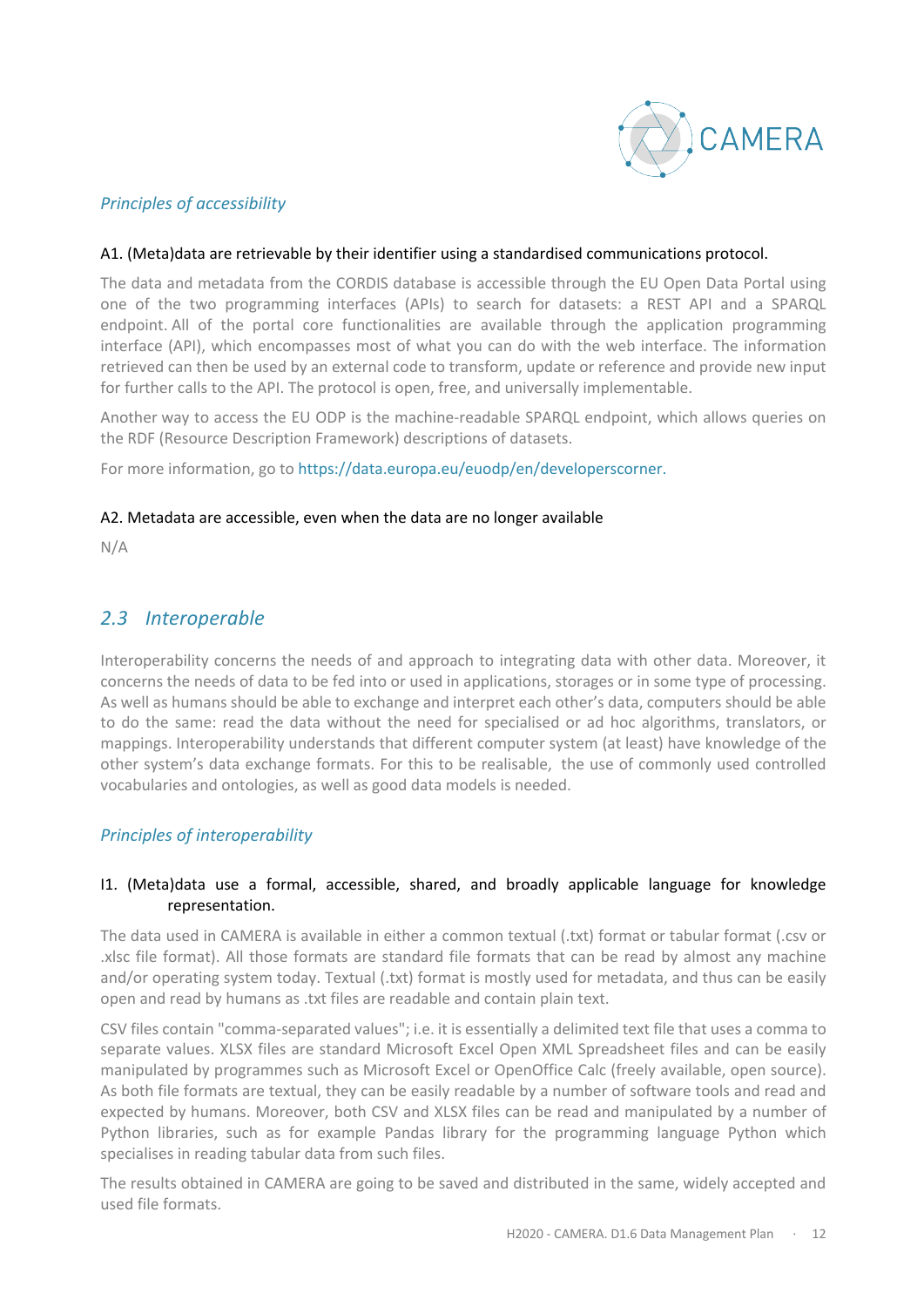

#### I2. (Meta)data use vocabularies that follow FAIR principles

The controlled vocabulary used to describe datasets is documented and resolvable using unique and persistent identifiers. For more information, see the section 2.1 on findability.

#### I3. (Meta)data include qualified references to other (meta)data

A qualified reference is a cross-reference that explains its intent. For more information on crossreferencing the datasets obtained from the EU ODP, see the sections 2.1 and 2.2.

CAMERA commits to creating as many meaningful links as possible between (meta)data resources to enrich the contextual knowledge about the data, and to follow good data model principles in the creation of datasets presenting project results. Whenever that is possible, CAMERA will specify if one dataset builds on another data set, if additional datasets are needed to complete the data, or if complementary information is stored in a different dataset.

#### *2.4 Re-usable*

This constitutes the ultimate goal of FAIR framework: that the research data can be reused in subsequent projects and research initiatives, hence contributing to the goal of reproducibility in research. In order for this to be achieved, (meta)data have to be well-described so that they can be replicated in different settings. To increase the re-usability of the data, CAMERA will intend (whenever that is possible) not just provide just metadata on the data used that allows discovery of that data, but also metadata that richly describes the context under which the data (results of the project, for example) was generated. This may include the experimental protocols, algorithms, modelling approaches, and similar, used in CAMERA. In fact, a number of deliverables in CAMERA is envisioned in order to provide accurate and detailed information on the modelling and analytical methodologies used in CAMERA:

- Deliverable *2.1 Establishment of performance framework* outlines the set of Key Performance Indicators (KPIs) used in CAMERA for assessing the status of the mobility research in Europe;
- Deliverable *3.2. Mobility modelling assessment: implementation*, will outline the modelling methodology used in the analysis of the research initiatives on both the macro and micro level;
- Deliverable *4.2. Qualitative and quantitative assessment implementation*, will present the analysis methodology used in CAMERA to extract insights on the mobility research projects analysed, and to detect gaps and bottleneck in European mobility research;
- Annual *Mobility Reports*(4 planned) which, in addition to the gathered insights, present (up to a certain level of details), the analytical methods used (sometimes with more detailed explanation in Technical annexes or separate reports).

#### *Principles of re-usability*

#### R1. (Meta)data are richly described with a plurality of accurate and relevant attributes

The datasets collected for the macro-analysis in CAMERA are freely available in the CORDIS database at the EU Open Data Portal. Moreover, at the end of the project, CAMERA team will release the dataset version used to produce the final results of the project, and make it freely available for any commercial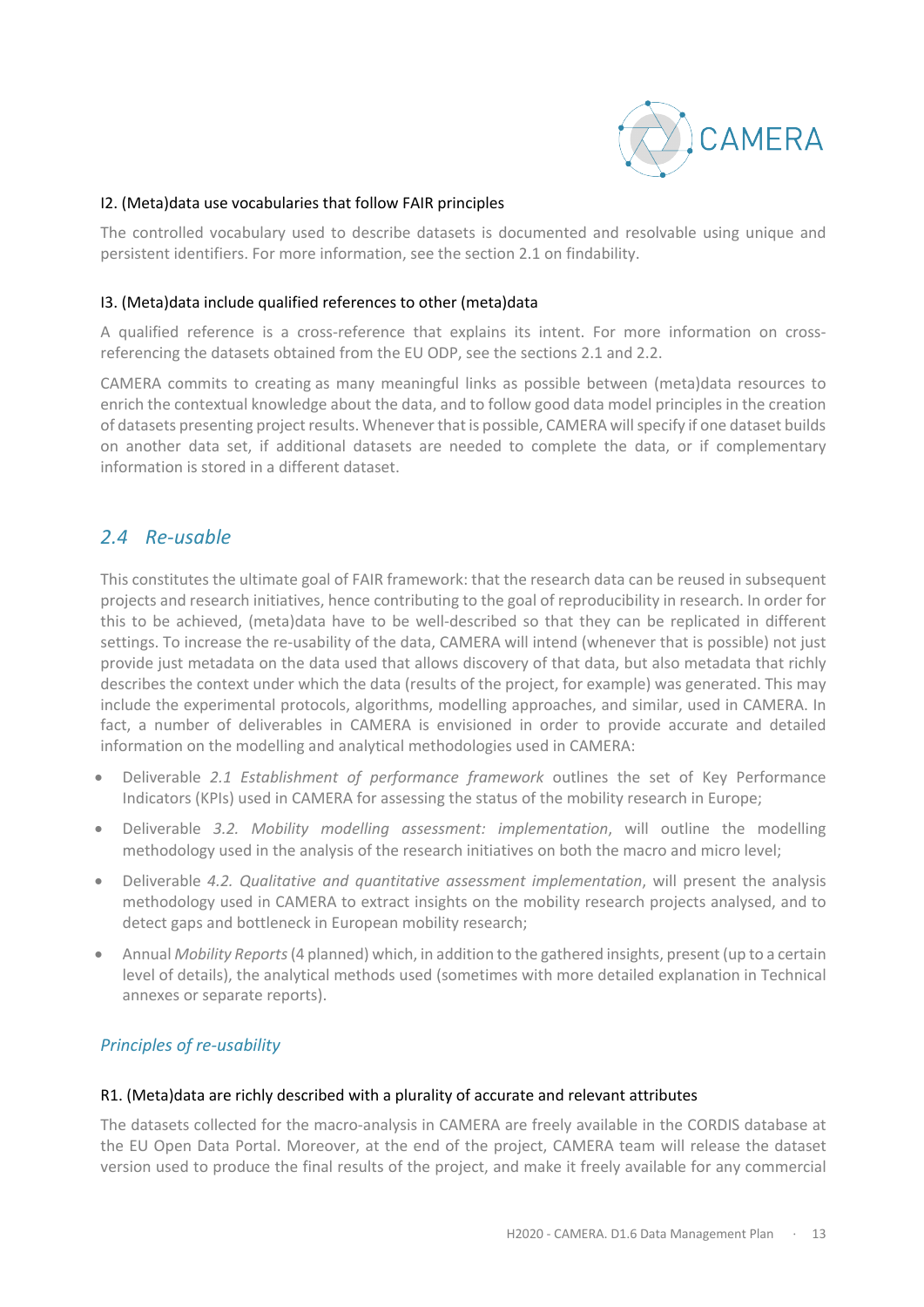

or non-commercial re-use. The data were collected for the modelling and analytical purposes of CAMERA, results of which are presented in the four annual Mobility Reports.

The collected data are in raw format, and have been further processed as part of the modelling process in CAMERA.

Additionally, the CAMERA results are going to be presented and made available for its re-use (in the standard formats as described in the section 2.3). Moreover, CAMERA team will share through an open access research repository the final version of the processed dataset that is necessary and useful to reliably and easily reuse the data and reproduce the results, together with the necessary metadata and data descriptions. The access to the processed dataset can only be granted for those parts of the analysis exclusively using public datasets (i.e. CORDIS data). Finally, algorithmic, analytical and modelling approaches developed in CAMERA are going to be presented in the public deliverables mentioned above so that the re-usability of the data is further facilitated.

For those analysis including non-public datasets, open access to final results will be granted through publications and project deliverables.

#### *Interview Data*

The collected interview data did not only provide value for the CAMERA project but also for the scientific community. Next to the Performance Framework, the interview data supported two additional paper publications in the context of the CAMERA project. Firstly, the interview findings were used to support a Delphi study (Delphy study, 2020) in which mobility experts assessed possible future scenarios for doorto-door air travel in 2035. In a second technical paper, the methodological details and the conduction of the interviews were described in depth (Kluge et al., 2020). Both papers are (or are planned to be) published open access.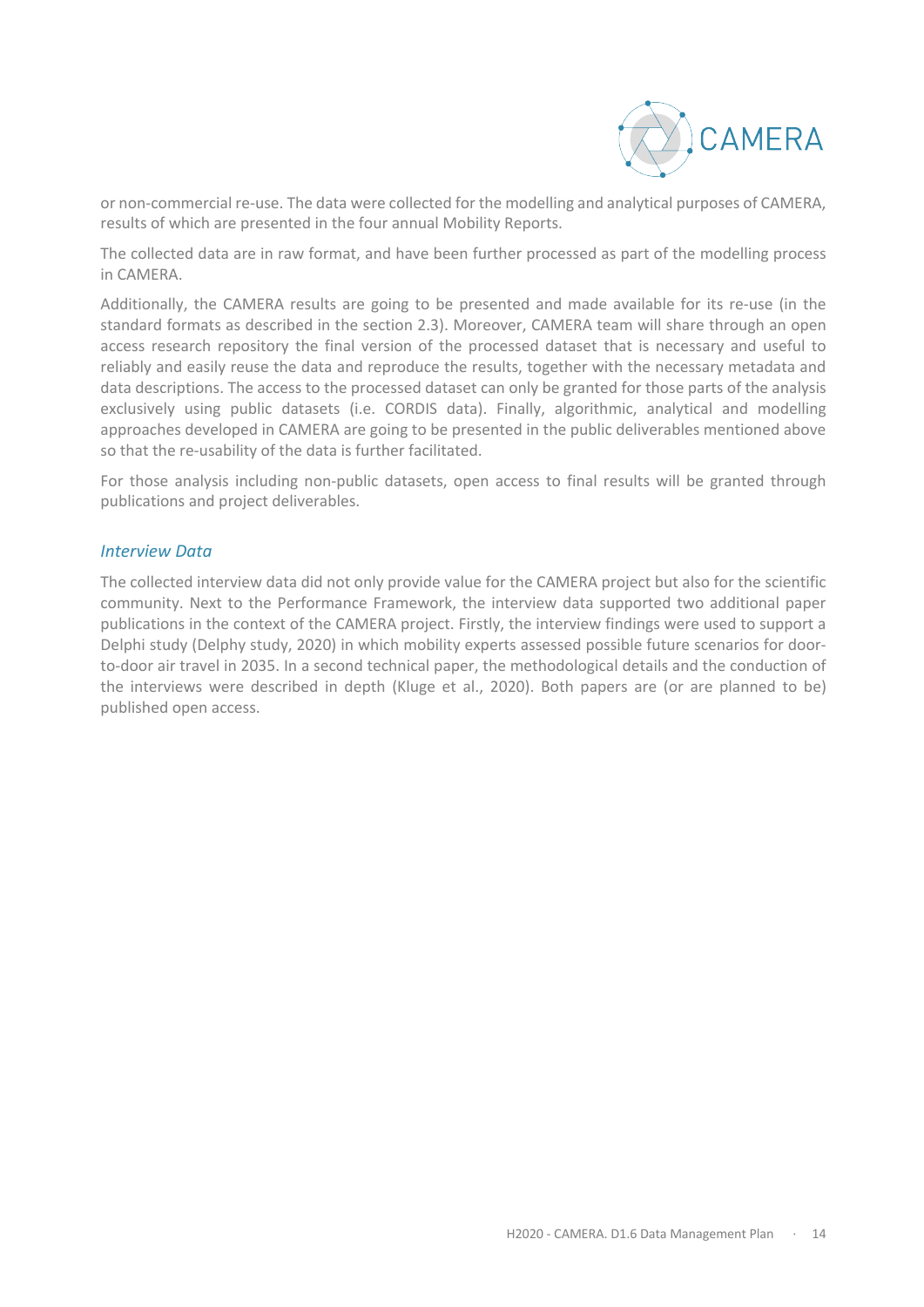

## *3 Allocation of resources*

CAMERA will reserve a dedicated part of the budget to cover the costs associated to granting open access to the processed datasets and its metadata in order to be shared with the community and comply with the FAIR princiciples.

CAMERA commits to grant open access through a public repository to all its scientific publications immediately when possible, or at the latest 6 months after the original publication. CAMERA will cover its cost in case it was necessary for any particular paper.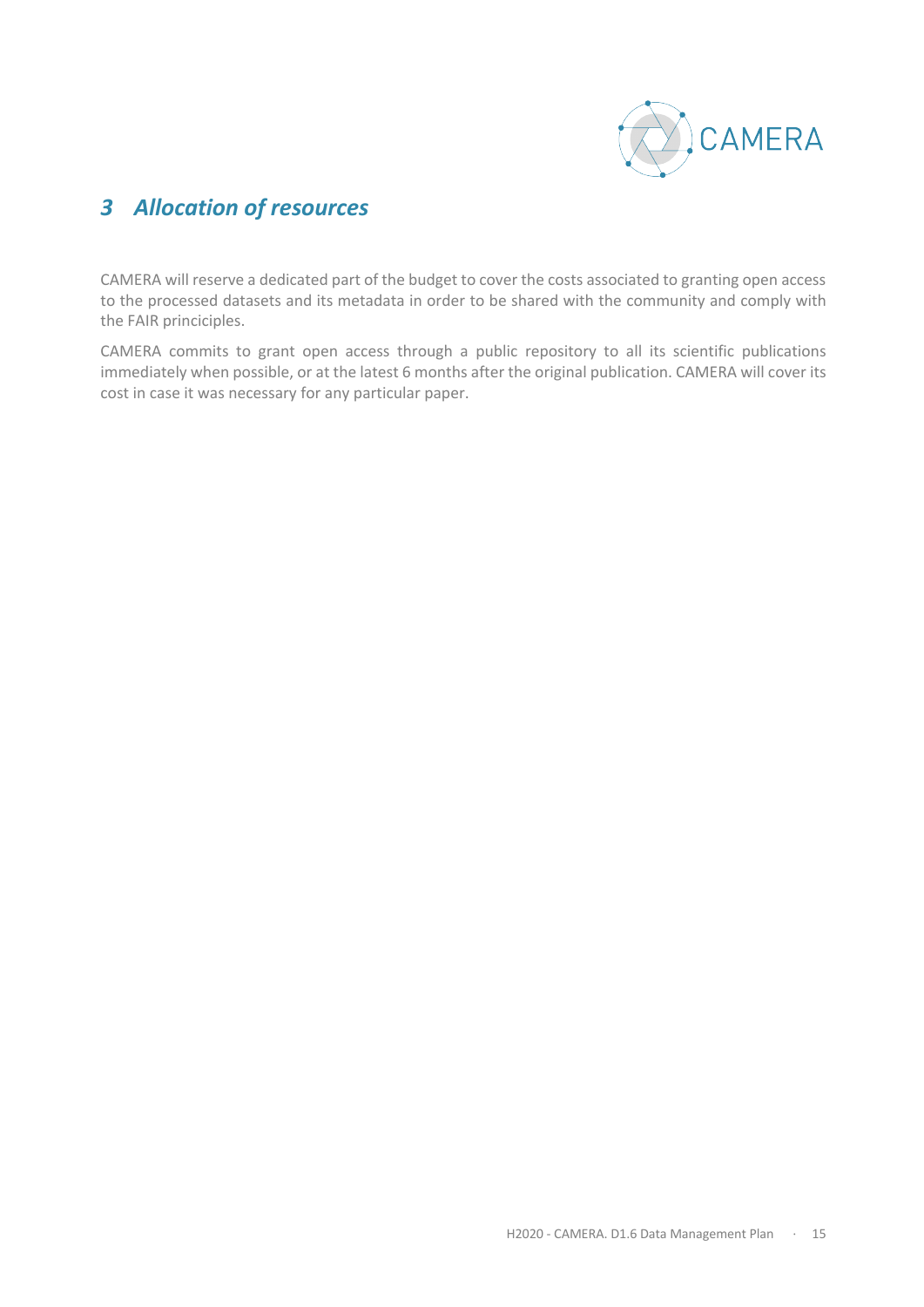

## *4 Data security*

As all the data used in **macro-analysis** of the mobility research initiatives in Europe is freely available at the EU Open Data Portal accordingly, no security issues are linked to this dataset.

In case that, during the execution of the project, appears a need for storing any sensitive or personal data in a secure and protected way, the consortium led by Innaxis has at its disposal a data platform **BeSt**, developed in the past several years at Innaxis and maintained by DataBeacon, that enables secure data storage in a protected data lake. DataBeacon holds a strong culture of data protection and confidentiality, and has demonstrated experience in managing and protecting private datasets, including through proprietary encryption techniques for de-identification. Data are stored in virtual private cloud (VPC) environments, each generating a data manifest that publishes the kind of available data. Relying on cryptographic methods, BeSt deploys the Smart Data Fusion (SDF) technology to hide private, identifiable data when that is required, but still allows the data to be identifiable across different datasets.

In order to achieve a long-term data preservation and curation, and thus enable interested parties to find, access and reuse the data produced in CAMERA (results, as well as certain intermediate data), CAMERA will publish (some of) the datasets it produces following the best practices for publishing research data and guidelines outlined in the scope of the FAIR framework (Gewin, V.; White, Ethan P. et al.). CAMERA will ensure that the data are deposited into a reputable repository, i.e. a qualified repository created for sharing scientific data that ensures long-term maintenance of the data, generally enforce community standards, and handle FAIR requirements such as obtaining a unique identifier, maintaining a landing page with appropriate descriptive metadata, and providing programmatic access. The repository will be formed by the end of the project and described in the final report of CAMERA, as well as in the final version of this Data Management Plan.

All the data used in the micro-analysis (with Mercury) are stored securely at the University of Westminster. The access to the data is secured via standard encryption protocols. The credentials for the access is sent via secured email protocols. Output data is stored in the same location with the same protocols.

Conversely, the gathered interview data contain personal information and sensitive data. All data on transcripts and audio recordings are stored locally in a password-protected folder at BHL in Taufkirchen in Germany. This folder is only accessible for the CAMERA-project team members and the IT employees. A data backup is conducted once per day, a shadow copy of the data twice per day. A paper-copy is also stored in a secure place in the office of the CAMERA-project team. This office is locked in case of absence and located on the Airbus campus, which is additionally protected against unauthorized access. The internal data protection officer at BHL approved all described data security measurements.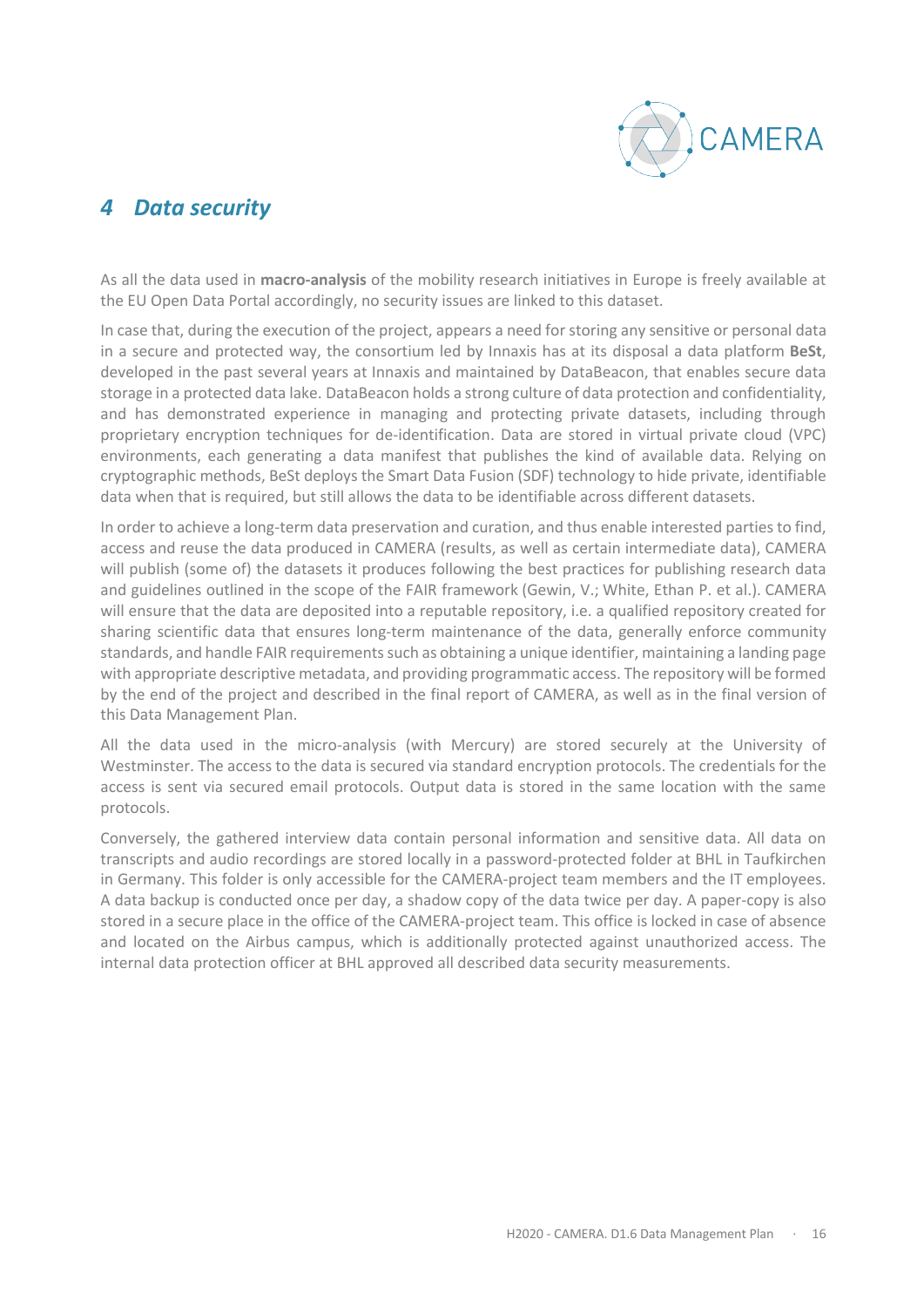

## *5 Ethical aspects*

CAMERA data does not imply any ethical or legal issues of any type.

The EC Directive 95/46, aims at the protection of the fundamental rights and freedoms of natural persons, and in particular their right to privacy with respect to the processing of personal data, whose analysis is out of the scope of the project. According to the definition of personal data provided in Article 2(a) of EU Directive 95/46/EC, the consortium declares that CAMERA will not collect, store or manage directly or indirectly personal data of any kind apart from those collected for events organizational purposes.

As detailed in *Section 1 - Data summary*, the data used for the CAMERA project is obtained from the CORDIS public repository, including public deliverables, publications and reports from EU funded projects. This dataset complies with national and European regulations in terms of ethical and legal issues and are publicly accessible. Accordingly, no human/personal data is used for the CAMERA analysis.

While personal data remain outside of the CAMERA analysis, personal data will be collected as part of the communication activities of the project, mainly events. CAMERA will comply with applicable data protection legislation, with relevant EU Directives on data protection (Directives 95/46/EC and 2002/58/EC) and the General Data Protection Regulation (GDPR, Regulation No 2016/679, which applies from 25 May 2018). In particular, contact data will be requested from events attendees for organizational purposes only (full name, email, company and affiliation). Personal data will be used only for the purpose of the project, as explained in the consent form that the participants will have to sign when registering to the events. Personal data will be collected, processed and protected according to the General Data Protection Regulation (GDPR) (EU) 2016/679. Participants in the event will have the right to request access to and rectification or erasure of personal data or restriction of processing concerning the data or to object to processing as well as the right to data portability just sending an email to the responsible of data treatment listed hereafter. They will also have the right to lodge a complaint with a supervisory authority. Responsible for data treatment in accordance to GDPR will be Innaxis, as project coordinator.

#### **EVENTS PARTICIPANTS**

Beyond mere compliance with the legal requirements, and ensuring that the privacy and data protection rights are fully protected, a privacy policy will be prepared and distributed along with the CAMERA Consent Form and included in the online registration form. Participation in the workshop will be voluntary.

## *5.1 Data collection and processing:*

- 1. **Collection of personal data:** the personal data collected and further processed are data necessary for the identification of the participants (name/surname, e-mail address, and organisation). CAMERA will ensure that the amount of personal data collected from any form of interaction with participants is kept at a minimum necessary to achieve the workshop's objectives and will incorporate anonymised data as much as possible.
- 2. **Processing of personal data:** CAMERA will ensure that personal data, processed on the basis of the participants' consent and freely given, can be withdrawn at any time. CAMERA will put measures in place that allow personal data to be deleted from data records. In the event that a user wants to check stored personal data, or modify, correct, or delete it, said user only needs to contact CAMERA (camera.h2020@gmail.com) and explain his or her request.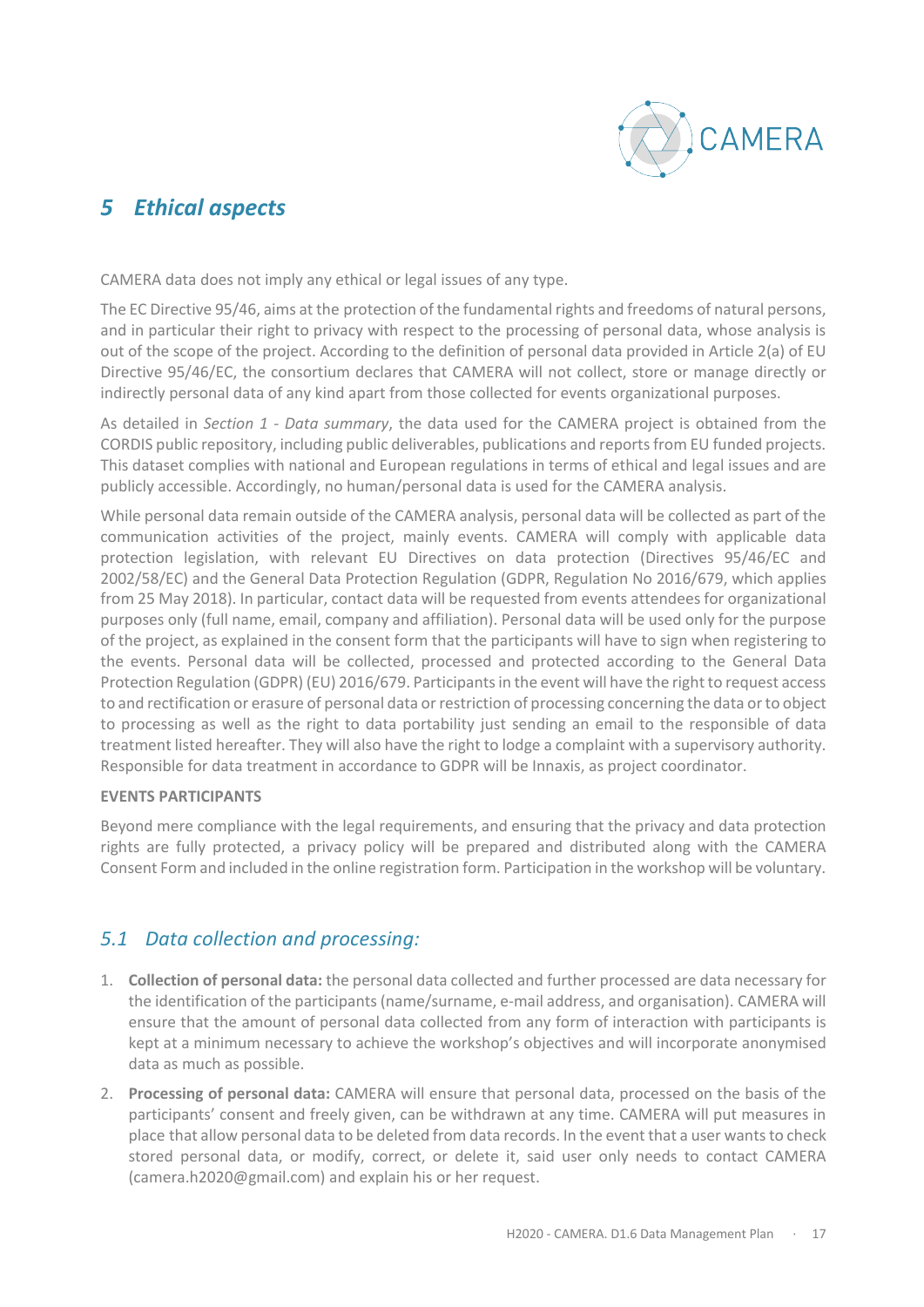

- 3. **Disclosure of personal data:** personal data collected and/or processed will be passed on to the local organizer (host organization, if different from the consortium partners) and coorganizers for organizational purposes. The access to these personal data is only granted on the need-to-know principle, without a prejudice to a possible transmission to the bodies in charge of a monitoring or inspection task in accordance with the EU legislation.
- 4. **Confidentiality:** CAMERA will keep all personal data confidential as well as data given in confidence. CAMERA organizers will disclose the confidential data only to those individuals directly working on the event organization on a need-to-know basis or when required by law. CAMERA organizers will not disclose data to any person or party unrelated to the CAMERA events. Participants' identities will not be disclosed in publications or at meetings.
- **5. Data protection and data security:**
	- o CAMERA will keep all personal data secure by using all necessary technical and organisational measures. It will not keep personal data for longer than necessary outside the purposes for which it was collected and will destroy or delete any personal data that is no longer required for the purposes of the DSIAW workshop.
	- o All hard copy and electronic files containing personal data will be held, transferred, and processed securely. When they are no longer required for the purposes of the research, they will be destroyed in a manner that safeguards confidentiality.
- 6. **Re-contacting participants:** follow-up contact with a participant will be carried out only if the participant's permission has been obtained at a previous point of data collection. The only exception to this is re-contact for quality control purposes. Re-contact will match the assurances given to participants at the time that permission was gained - e.g. when re-contact was planned to occur, with what purpose and by whom.

The above detailed conditions will be clearly shared with events participants.

## *5.2 Workshop material and communication:*

Approval to videos, pictures, recordings and dissemination of event results will be formally asked in the registration form. CAMERA will only include voluntary participants who have provided, and fully understand, the informed consent. In particular, the informed consent used in the registration form, includes information on the following subjects:

- **Usage of workshop results:** Workshop results may be published in project reports, journal articles, conference presentations, and via any other mode of scientific exchange and dissemination considered appropriate, while protecting the participants' anonymity. Data collected will be published in anonymous form.
- **Usage of photos and videos:** Photos and videos taken during the workshop activities may be used for dissemination purposes, while protecting the participants' anonymity and in the respect of the consent provided. Photos and videos may be published on CAMERA website, as well as on INNAXIS website, datascience.aero website and Vimeo Channel (https://vimeo.com/user39555379). Photos will also be published on Innaxis and CAMERA twitter and LinkedIn accounts.
- **Usage of recordings**: CAMERA may record the audio of the events in order to facilitate latter analysis.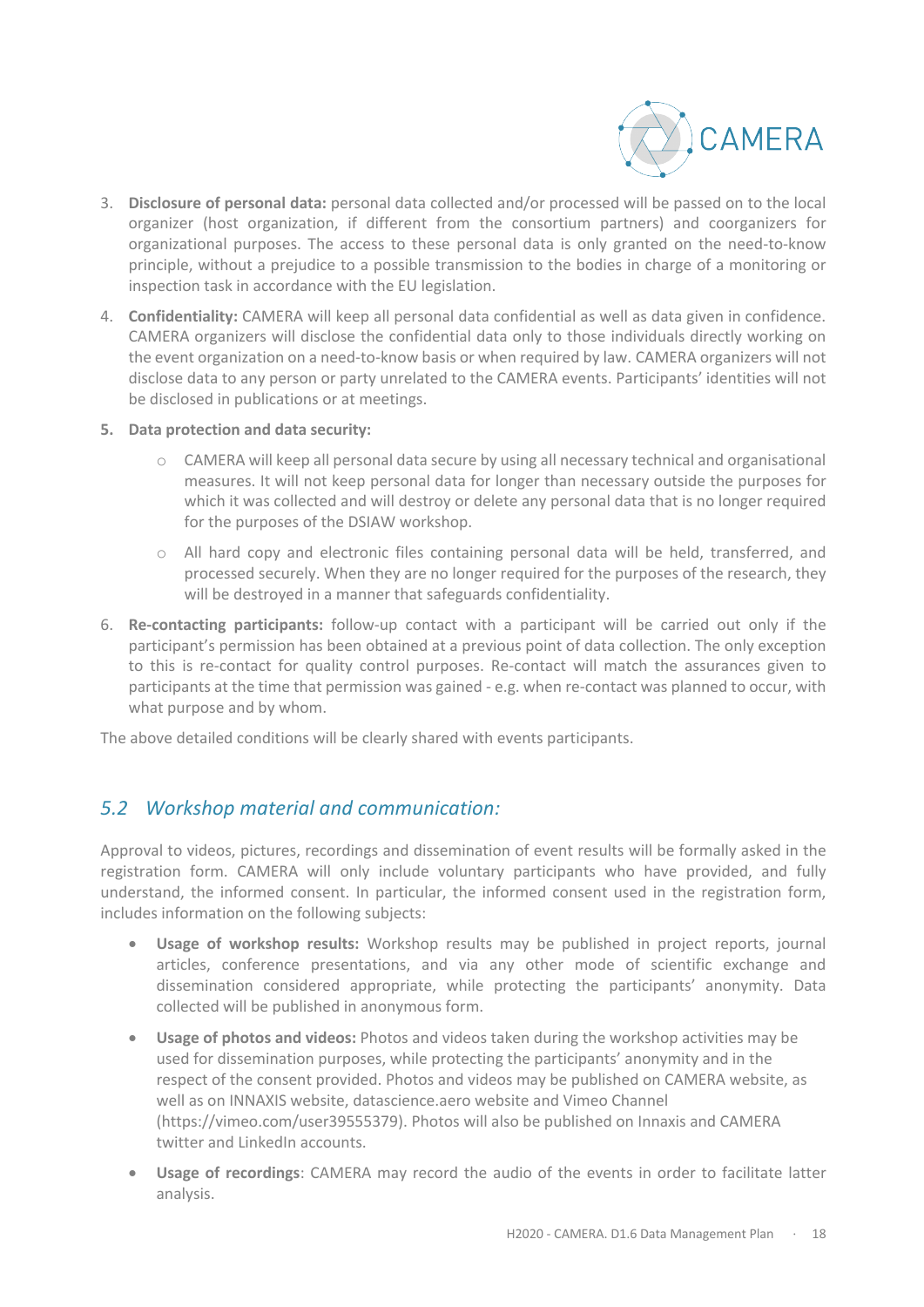

Participants signing in the CAMERA event will have to give their explicit consent to the conditions shown above prior to take part in the event.

#### **NEWSLETTER SUBSCRIBERS**

- 1. **Collection of personal data:** the personal data collected and further processed are data necessary for the identification of the subscribers and sending of the alert (name/surname, e-mail address, and organisation). Individuals will need to actively opt in to receive CAMERA news/newsletter and, at that time, only a name and email address will be collected for this purpose. Sensitive personal data will not be collected.
- 2. **Processing of personal data:** CAMERA will ensure that personal data, processed on the basis of the subscribers' consent and freely given, can be withdrawn at any time. CAMERA will put measures in place that allow personal data to be deleted from data records. In the event that a user wants to check stored personal data, or modify, correct, or delete it, said user only need contact CAMERA (camera.h2020@gmail.com) and explain his or her request.
- 3. Confidentiality: CAMERA will keep all personal data confidential as well as data given in confidence.

#### **INTERVIEW DATA**

- 1. **Data gathering:** the participation in the interview is voluntary and experts can withdraw their consents to it at any time without justification and without disadvantages. The interviews are only recorded after explicit consent (otherwise, a memorial protocol is developed).
- 2. **Storage of data:** all personal data and gathered interview data is stored securely and locally at Bauhaus Luftfahrt's server. Please see the section on *4. Data Security* for further details.
- 3. **Disclosure of personal data:** results of the interviews are only used and displayed anonymously. The name of the company (represented by the interviewee) is disclosed in the deliverable (after consent by experts). CAMERA does no publish any personal data such as names, employment details, age, etc.
- 4. **Confidentiality:** CAMERA will keep all personal data and gathered interview data safe and confidential. Interview participants also received a consent form before the interviews (attached here).